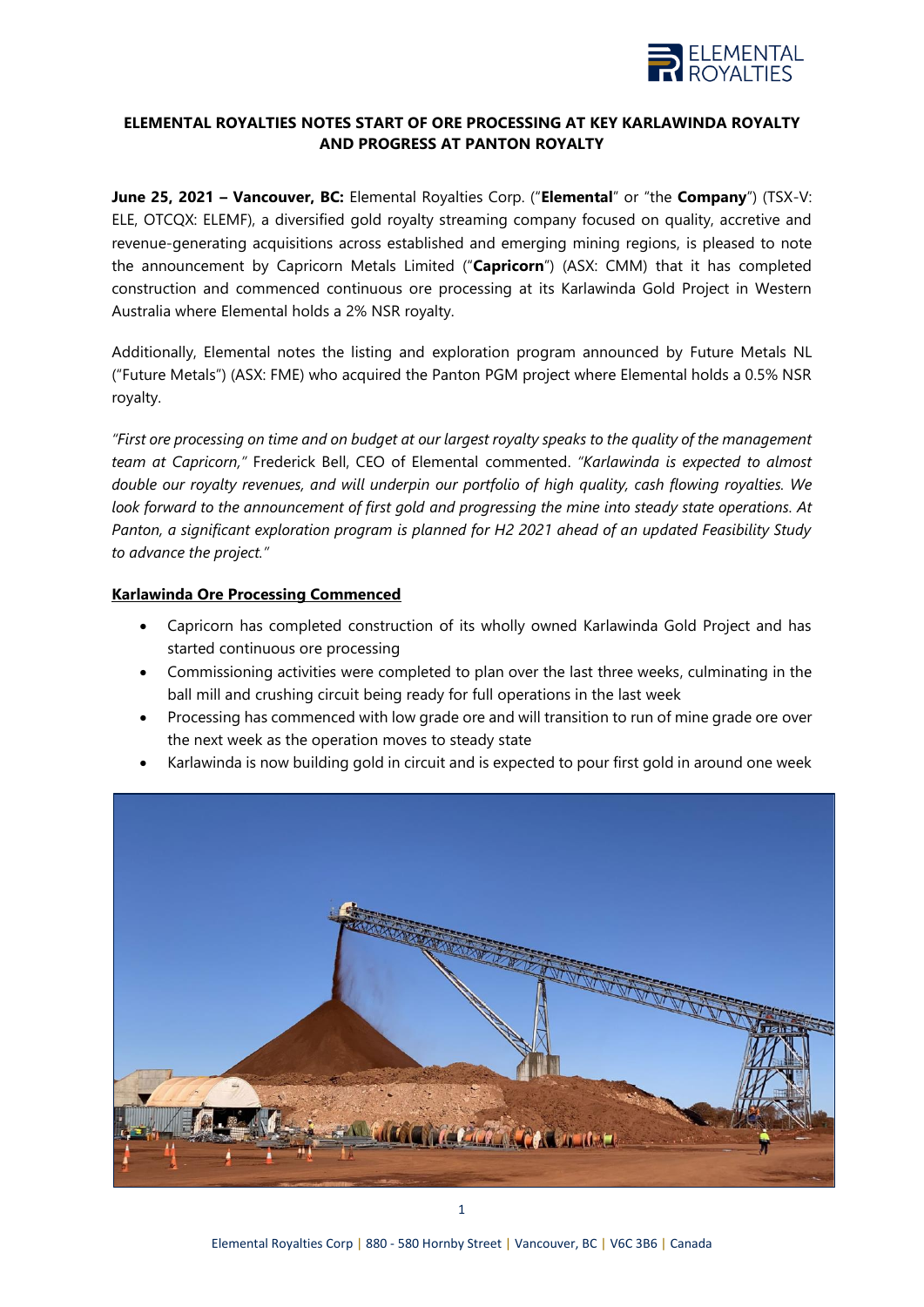

# **Panton Update**

- Future Metals has completed the acquisition of the palladium rich Panton PGM project and completed listing on the Australian Securities Exchange, releasing a detailed project review based on historical delineation and feasibility work by previous project owners operating in a materially lower PGM pricing environment
- Drilling to commence in Q3 2021, with an initial 10,000 metres planned to provide high grade Resource growth with revised feasibility studies planned to commence in 2022
- Recent metallurgical test work has shown >80% PGM recoveries to a high-grade PGM concentrate using conventional flotation
- Panton has a Measured and Indicated JORC Resource of 12.2Mt @ 2.46g/t Pd, 2.25g/t Pt, 0.3g/t Au, 0.26% Ni, 0.07% Cu for 963koz Pd and 878koz Pt; and an Inferred JORC Resource of 2.2Mt @ 2.0g/t Pd, 1.9g/t Pt, 0.3g/t Au. 0.3% Ni, 0.1% Cu, for 139koz Pd and 129koz Pt<sup>1</sup>.

### **On behalf of Elemental Royalties Corp.**

**Frederick Bell** CEO and Director

### **Corporate Inquiries:**

Dustin Zinger, Investor Relations Manager Corporate Website: [www.elementalroyalties.com](http://www.elementalroyalties.com/) Direct: +1 (604) 653-9464 Email: [dustin@elementalroyalties.com](mailto:dustin@elementalroyalties.com)

Elemental is a proud member of Discovery Group. For more information please visit: [www.discoverygroup.ca](http://www.discoverygroup.ca/) or contact 604-653-9464.

TSX.V: ELE | OTCQX: ELEMF | ISIN: CA28619L1076

### **About Elemental Royalties**

Elemental is a gold-focused royalty company listed on the TSX-V in Canada and provides investors with lower risk precious metals exposure through a portfolio of nine high-quality royalties. This enables investors to benefit from ongoing royalty revenue, future exploration upside and low operating costs. Elemental's experienced team seeks to secure royalties in advanced precious metals projects, run by established operators, from its pipeline of identified opportunities.

### **Qualified Person**

Richard Evans, FAusIMM, is Senior Vice President Technical for Elemental, and a qualified person under National Instrument 43-101 – Standards of Disclosure for Mineral Projects, has reviewed and approved the scientific and technical disclosure contained in this press release.

*<sup>1</sup> Panoramic Resources Ltd.'s ASX announcements dated September 30, 2015, titled "Mineral Resources and Ore Reserves at June 30, 2015", The ASX announcement is prepared in accordance with the JORC Code and is available on Panoramic's website at https://panoramicresources.com/asx-announcements/.*

*Neither the TSX-V nor its Regulation Service Provider (as that term is defined in the policies of the TSX-V.) accepts responsibility for the adequacy or accuracy of this press release.*